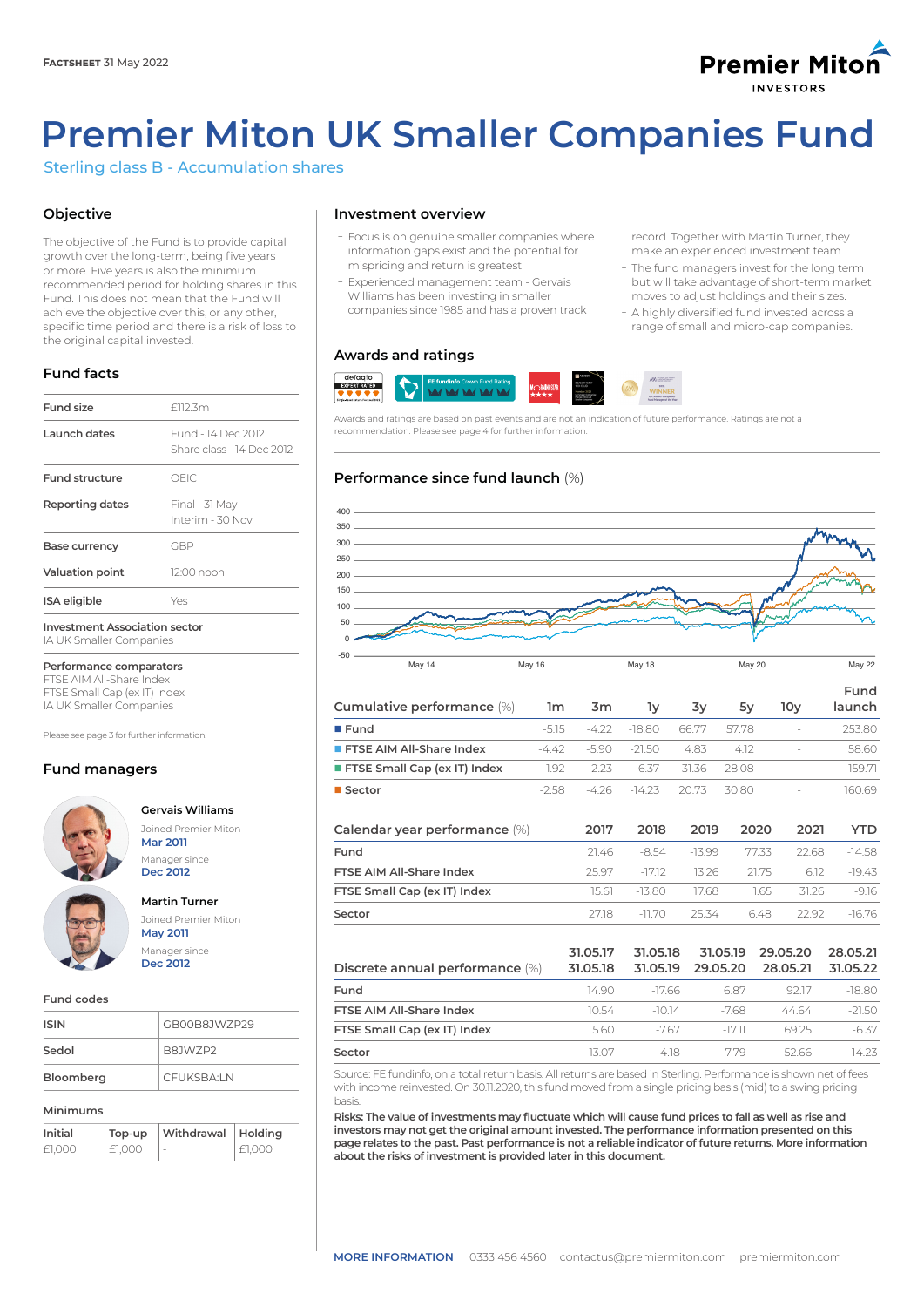## **Portfolio breakdown**

| Top 10 holdings                  | 17.9% |
|----------------------------------|-------|
| $\blacksquare$ Rest of portfolio | 82.2% |

| Savannah Energy      | 27  |
|----------------------|-----|
| Accsys Technologies  | 2.2 |
| CyanConnode Holdings | 1.9 |
| <b>CMC Markets</b>   | 1.9 |
| Kenmare Resources    | 1.6 |
| CT Automotive Group  | 1.6 |
| <b>DWF Group</b>     | 1.6 |
| Amino Technologies   | 1.5 |
| Totally              | 15  |
| Saietta Group        | 1.5 |





| <b>FISE AIM</b>                | 660  |
|--------------------------------|------|
| FTSE Small Cap                 | 11.3 |
| ■ Cash & equivalent            | 8.4  |
| ■ UK-listed non-indexed shares | 65   |
| FTSF 250                       | 5.6  |
| FTSE 100 Index Put Options     | 09   |
| Overseas                       | O.8  |
| Nex Exchange                   | 0.4  |
| $\blacksquare$ Other           | コフ   |

## **Charges**

**Ongoing charges figure (OCF)** 0.87% as at 31.05.2021

The OCF is based on the last year's expenses and may vary from year to year. It excludes the costs of buying or selling assets for the fund (unless these assets are shares of another fund). The OCF includes the annual management charge. Transaction charges will also apply. Please refer to the [total costs &](https://corporate-premiermiton.huguenots.co.uk///srp///documents-id///cc3181fa-6363-43b1-9473-69468f7d177b///Totalcostsandcharges.pdf)  [charges document](https://corporate-premiermiton.huguenots.co.uk///srp///documents-id///cc3181fa-6363-43b1-9473-69468f7d177b///Totalcostsandcharges.pdf) for more information.

| Initial charge | 5.00% |
|----------------|-------|
|                |       |

From 19 July 2021, the waiver of the fund's initial charge will be reinstated.

#### **Charges are taken from income**

The fund's charges will be taken from income generated by the fund in the form of interest or dividends. If there is not enough income to cover the charges, the rest of the charges will be taken from the fund's capital which could result in capital erosion or constrain capital growth.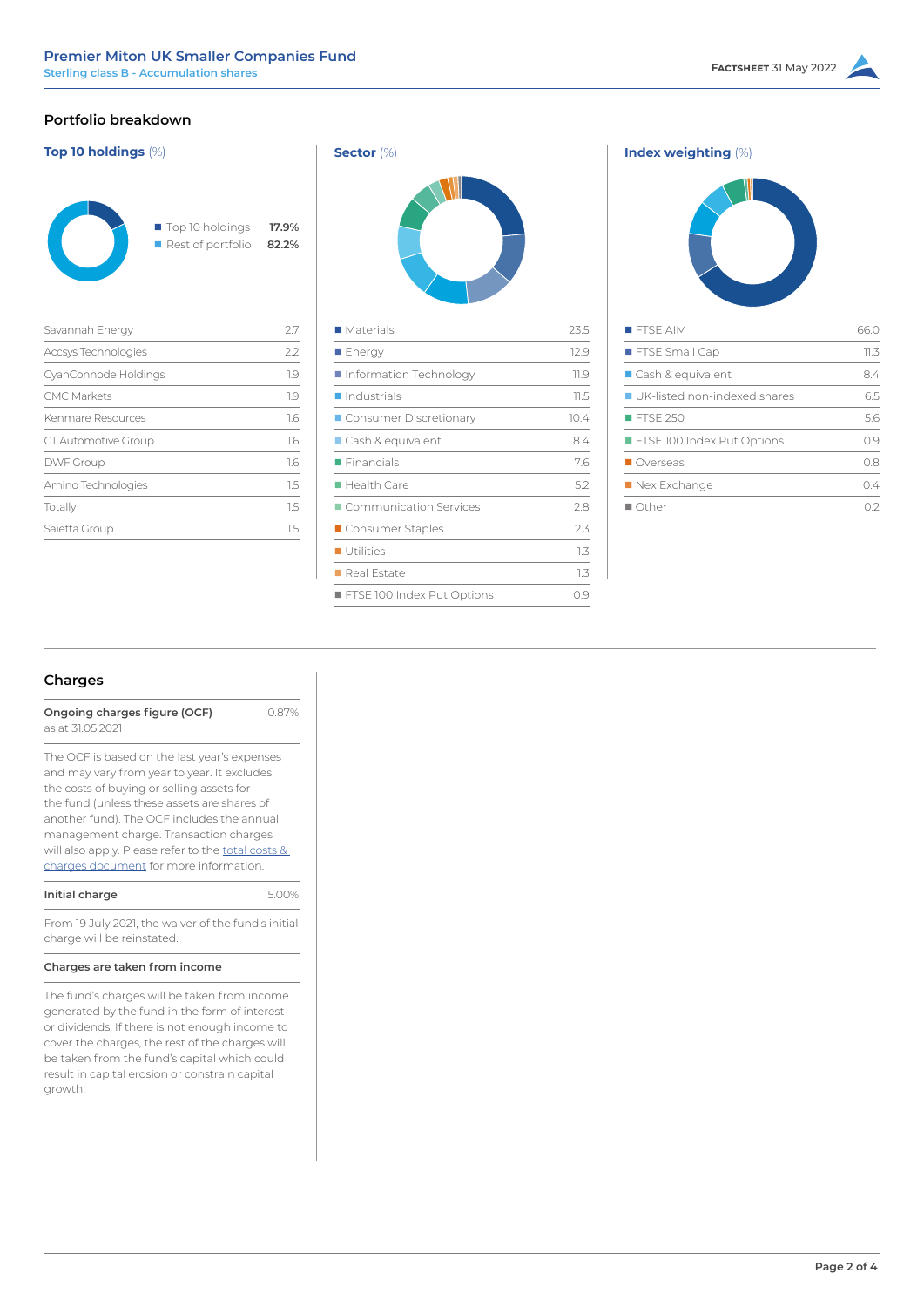The Sub-fund's performance may be compared against the following benchmarks (referred to as 'comparator benchmarks'): FTSE Small Cap Excluding IT Index and FTSE AIM All Share Index are used as comparators which may assist investors in evaluating the fund's performance against equity

trade body that represents UK investment managers), to help investors to compare funds with broadly similar characteristics. The Sub-fund is not constrained by the benchmarks and may take positions that differ significantly from the benchmark.

#### **General risks**

**Performance comparators**

> Reference to any stock or fund is not a recommendation for investment purposes. All types of investment carry a degree of risk. It is possible you could lose some, or all, of the money you invest. The level of risk varies depending on the type of investment. Typically, you are less likely to lose money over the long term from an investment that is considered low risk, although potential returns may also be lower. Investments considered higher risk typically offer greater opportunities for better long-term returns,

though the risk of losing money is also likely to be higher.

returns. The Sub-fund also uses the IA UK Smaller Companies Sector as a comparator as investors may find it useful to compare the performance of the fund with the performance of a group of the fund's peers. Many funds sold in the UK are grouped into sectors by the Investment Association (the

When you invest, it is important that you understand the risk to your money and are comfortable with that level of risk. If you are unsure, we would recommend that you consult a financial adviser.

The value of your investment might not keep up with any rise in the cost of living.

You could lose money if financial markets fall.

There is no guarantee that the investment objective of the fund will be achieved.

The levels of taxation that apply to income or capital gains from the fund, including any tax relief that may be available, will depend on your personal tax situation.

Funds with similar objectives may not perform in the same way as they are likely to have different holdings.

Fund performance will be affected by investment decisions made by the fund manager.

#### **Other risks**

Some of the main specific risks of investing in this fund are summarised here. Further detail is available in the prospectus for the fund.

#### **Derivative**

A contract whose value is based on the change in price of a specific asset or index. When derivatives are used within a fund, it doesn't necessarily increase risk. However, price changes in the underlying asset can translate into big swings in the value of derivatives (up and down), which has a direct effect on the value of the fund.

#### **Equities**

Equities (shares) can experience high levels of price fluctuation.

#### **Geographic concentration**

Funds that have a strong focus on a particular country or region can carry a higher risk than funds with a more diversified portfolio.

#### **Hedging**

A hedge is designed to offset the risk of another investment falling in price. It can also act as a limit on potential gains if the investment that has been hedged increases in value.

#### **Inflation**

Higher inflation can lead to some investments falling in value, particularly those with a fixed level of interest, for example government bonds and corporate bonds.

#### **Infrastructure**

Investments are often in large-scale projects whose profitability can be affected by supply problems or rising prices for raw materials or natural resources. Changes in the wider economy and government regulation can also have a significant influence.

#### **Interest rate**

Changes in central bank interest rates can affect all types of assets, in particular, securities such as government bonds and corporate bonds that generally offer a fixed level of interest. If interest rates go up, the value of a bond may fall, and vice versa.

#### **Legal and tax**

The income or capital gains from investments can sometimes be affected by changes in legal and tax regulations or how these rules are applied.

#### **Liquidity**

In some instances, for example, when market conditions generally are difficult, holdings in a fund may be difficult to sell and buy at the desired price. The fund value could fall as a result.

#### **Operational**

Processes, systems and controls around your investment might fail. The more complex or unusual the investments that the fund holds, the more likely this is to happen. For example, developing markets may have less reliable systems or lower standards of governance than more developed markets.

#### **Property and Real Estate Investment Trusts**

Property values can rise and fall sharply depending on the strength of a country's economy.

#### **Put-options**

A type of derivative. Put-options can be used for a number of reasons. For example, they can be used to protect the value of an underlying investment or group of investments against a fall in value. They can be thought of as an insurance policy. These can make a fund more volatile from time to time.

#### **Smaller companies**

Investment in smaller companies is typically higher risk than investment in larger companies. Shares in smaller companies can experience greater levels of volatility.